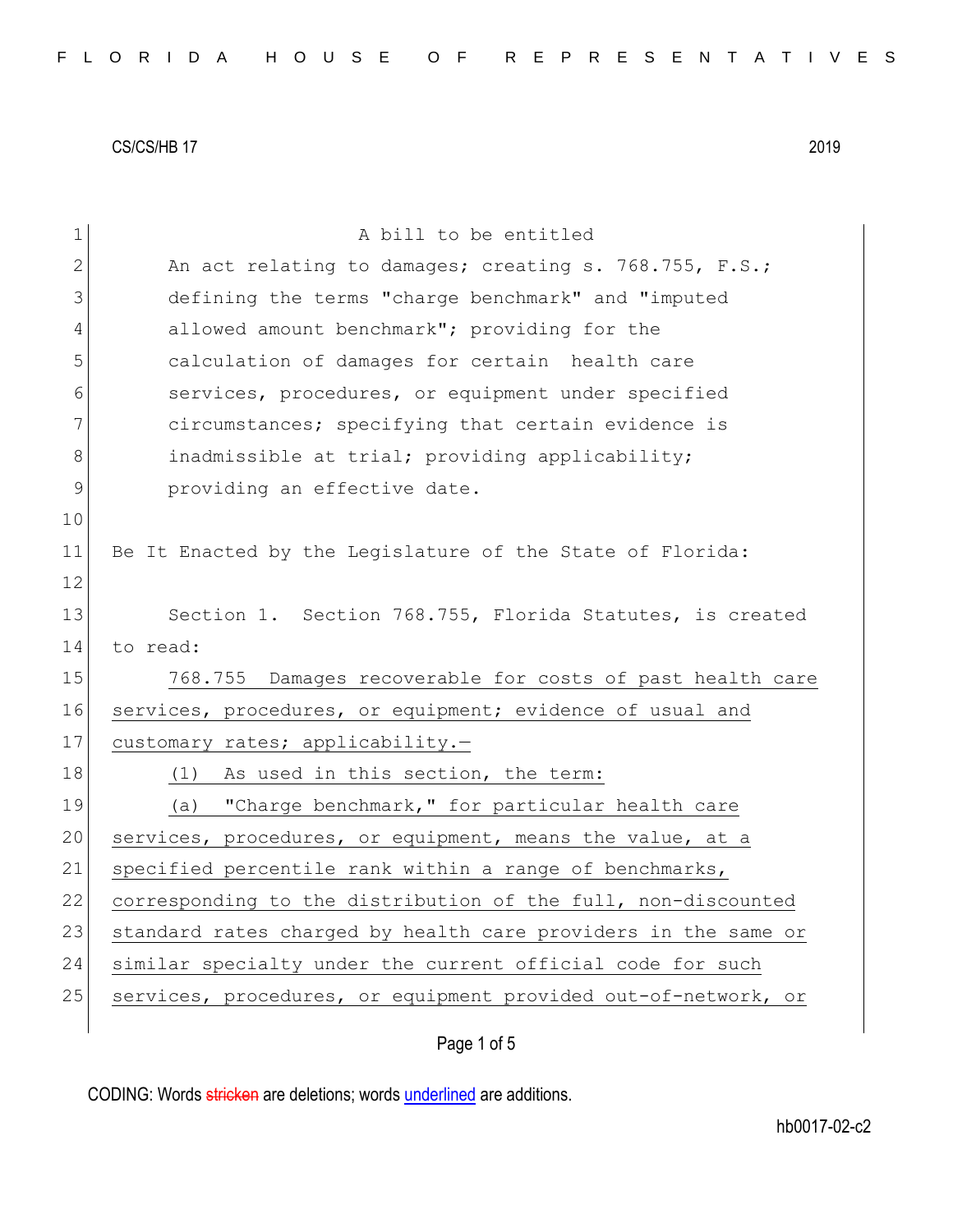26 to uninsured individuals, in the same geographical area. 27 (b) "Imputed allowed amount benchmark," for particular 28 health care services, procedures, or equipment, means the value, at a specified percentile rank within a range of imputed benchmarks, corresponding to the distribution of the negotiated in-network rates authorized for payment by commercial insurance carriers, including any copays or deductibles payable by insureds, under the current official code for such services, procedures, or equipment provided by health care providers in the same or similar specialty in the same geographical area. (2) In a personal injury or wrongful death action to which this part applies, for any claim of damages for the costs of 38 health care services, procedures, or equipment provided to a claimant which are unpaid and remain due and payable, evidence 40 of the usual and customary rates for such services, procedures, or equipment must be introduced at trial as follows: 42 (a) If the claimant has coverage for such services, 43 procedures, or equipment from a government program but, in lieu 44 of such coverage, chooses for those services, procedures, or 45 equipment to be provided by a health care provider who contractually agrees to defer payment until recovery from the claimant's damages award or settlement, evidence must be introduced at trial of the usual and customary rates for such

49 services, procedures, or equipment at the 50th percentile rank

50 of the imputed allowed amount benchmark as reported in a

Page 2 of 5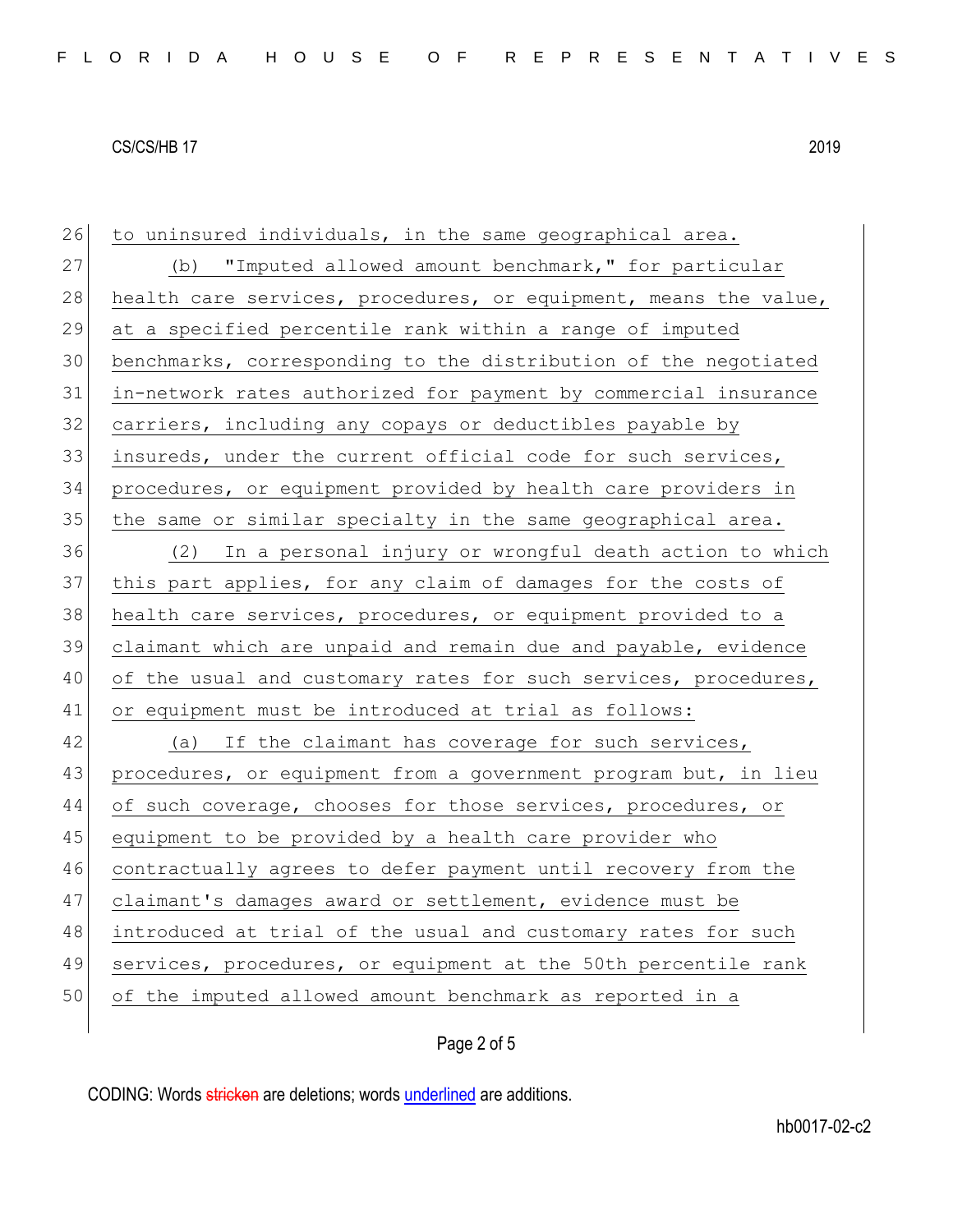| 51 | database established under s. 408.05, F.S., or a statistically   |
|----|------------------------------------------------------------------|
| 52 | reliable benchmarking database maintained by an independent,     |
| 53 | nonprofit organization that, at least annually, reports a range  |
| 54 | of percentile ranks for imputed allowed amount benchmarks        |
| 55 | similar to the FAIR Health Database as it existed on July 1,     |
| 56 | 2019. The organization must:                                     |
| 57 | 1. Be designated by the Commissioner of Insurance                |
| 58 | Regulation;                                                      |
| 59 | 2. Have reported a range of percentile benchmarks each           |
| 60 | year for at least 5 years using the official codes for such      |
| 61 | services, procedures, or equipment; and                          |
| 62 | 3. Be unaffiliated with any carrier, provider, or other          |
| 63 | stakeholder in the health care industry.                         |
| 64 |                                                                  |
| 65 | Whether the claimant is a Medicare or Medicaid beneficiary is    |
| 66 | inadmissible at trial.                                           |
| 67 | (b) If the claimant has coverage for such services,              |
| 68 | procedures, or equipment from a commercial insurance carrier or  |
| 69 | under a plan self-funded by the claimant's employer but, in lieu |
| 70 | of such coverage, chooses for those services, procedures, or     |
| 71 | equipment to be provided by a health care provider who           |
| 72 | contractually agrees to defer payment until recovery from the    |
| 73 | claimant's damages award or settlement, evidence must be         |
| 74 | introduced at trial of the usual and customary rates for such    |
| 75 | services, procedures, or equipment at the 85th percentile rank   |
|    | Page 3 of 5                                                      |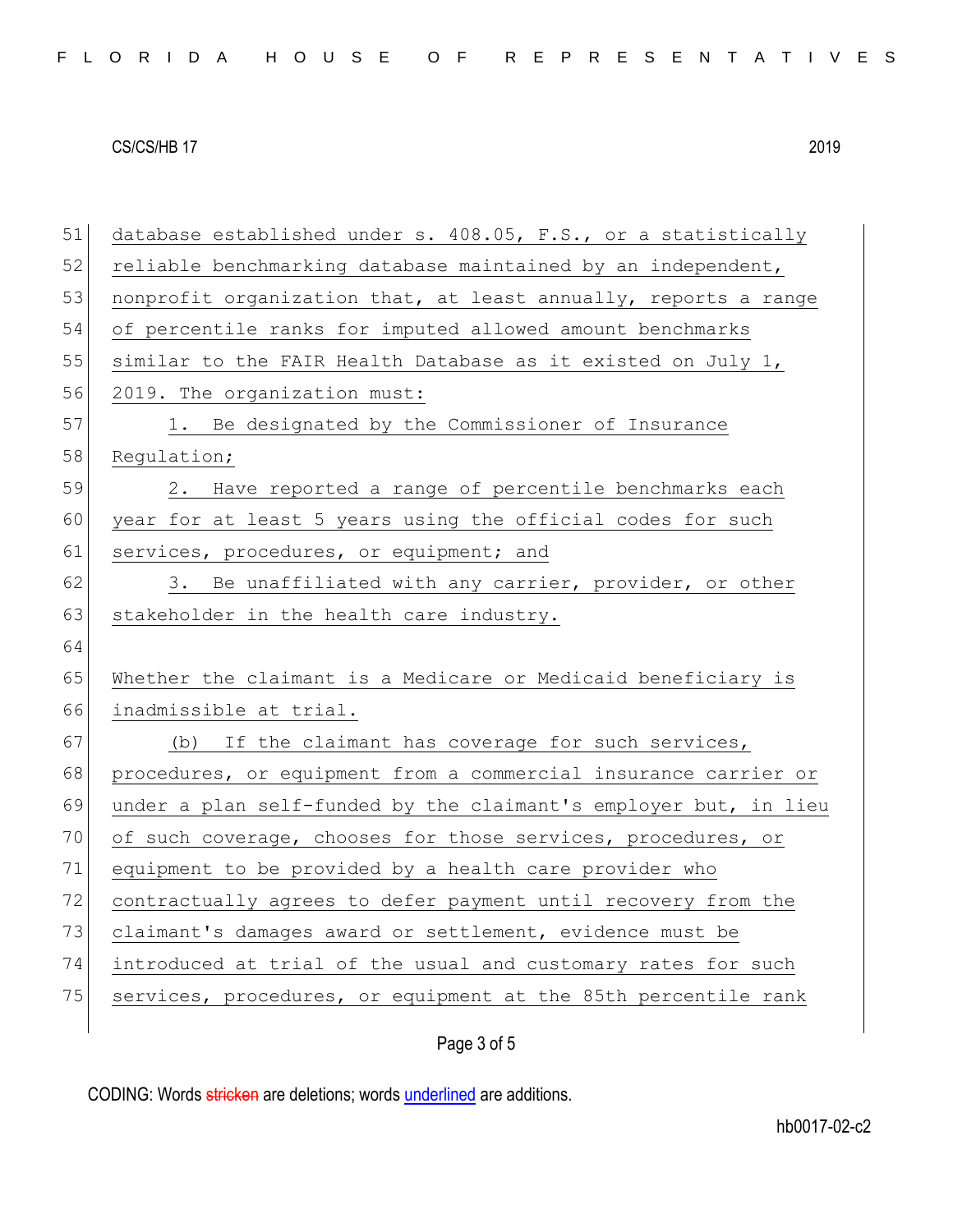| 76  | of the imputed allowed amount benchmarks as reported in a       |
|-----|-----------------------------------------------------------------|
| 77  | database established under s. 408.05, F.S., or a statistically  |
| 78  | reliable benchmarking database maintained by an independent,    |
| 79  | nonprofit organization that, at least annually, reports a range |
| 80  | of percentile ranks for imputed allowed amount benchmarks       |
| 81  | similar to the FAIR Health Database as it exists on July 1,     |
| 82  | 2019. The organization must:                                    |
| 83  | 1. Be designated by the Commissioner of Insurance               |
| 84  | Regulation;                                                     |
| 85  | 2. Have reported a range of percentile benchmarks each          |
| 86  | year for at least 5 years using the official codes for such     |
| 87  | services, procedures, or equipment; and                         |
| 88  | 3. Be unaffiliated with any carrier, provider, or other         |
| 89  | stakeholder in the health care industry.                        |
| 90  | (c) If the claimant does not have coverage for such             |
| 91  | services, procedures, or equipment, evidence must be introduced |
| 92  | at trial of the usual and customary rates for such services,    |
| 93  | procedures, or equipment at the 85th percentile rank of the     |
| 94  | charge benchmarks as reported in a statistically reliable       |
| 95  | benchmarking database maintained by an independent, nonprofit   |
| 96  | organization that, at least annually, reports a range of        |
| 97  | percentile ranks for charge benchmarks similar to the FAIR      |
| 98  | Health Database as it existed on July 1, 2019. The organization |
| 99  | must:                                                           |
| 100 | Be designated by the Commissioner of Insurance<br>$\perp$ .     |
|     |                                                                 |
|     | Page 4 of 5                                                     |